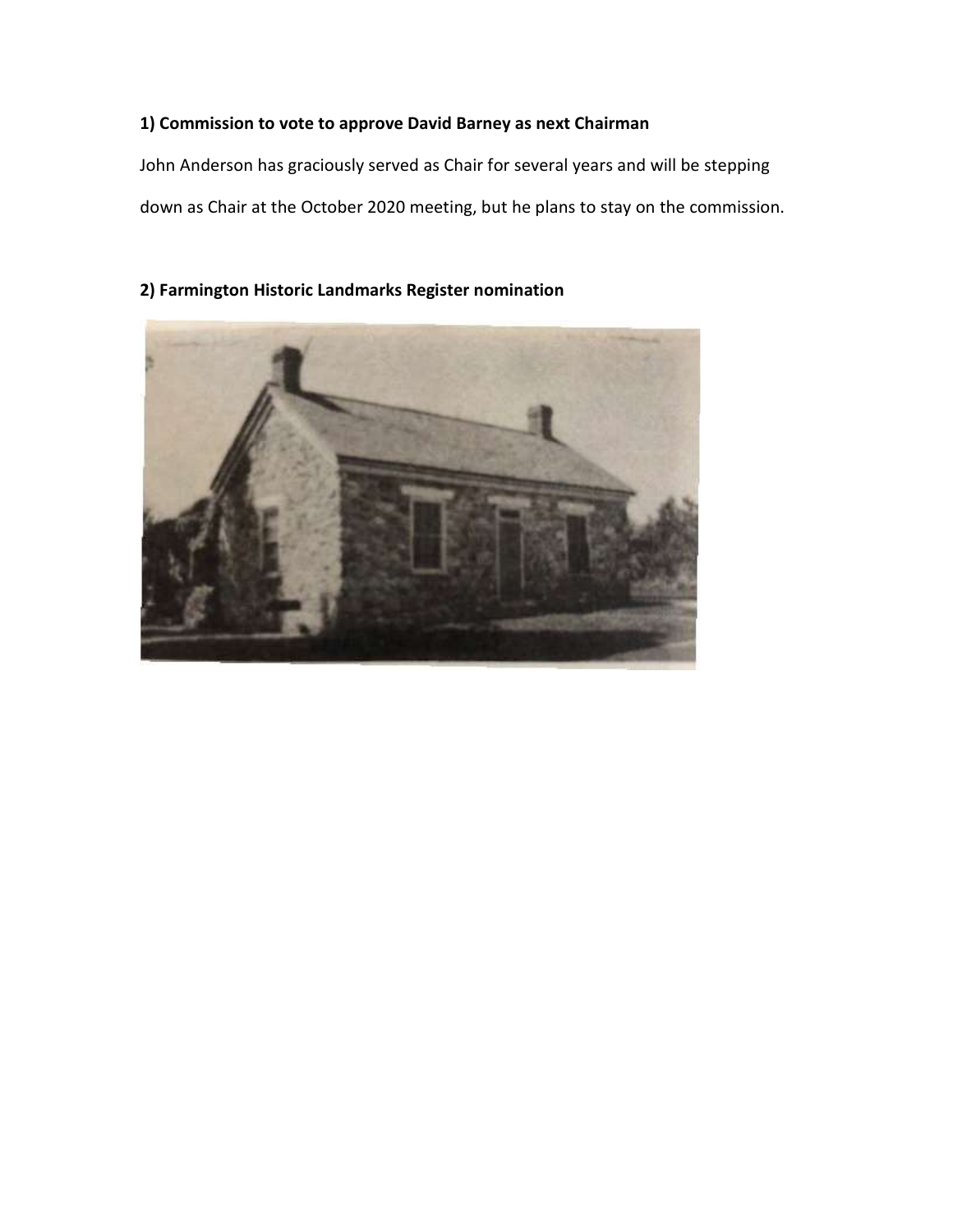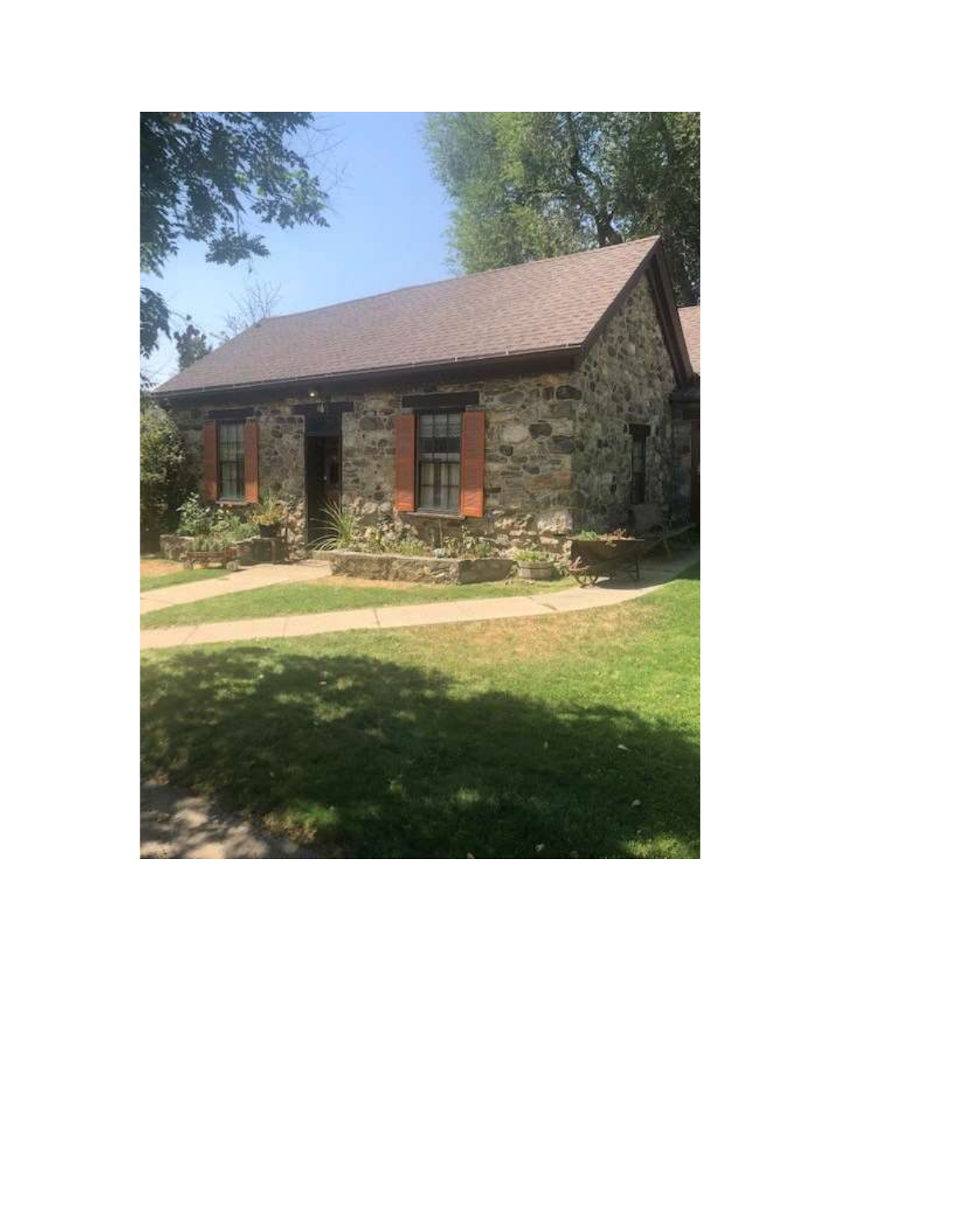cade and wooden miles Typical in dealgn for many Farmington homes, the Dan and Chris Sullivan home has a rock fawindows.

# **Actual age of Farmington** home still a question mark house - both renters and owner

**OURSELITEY** 

### BY SUE UTLEY

#### or communications

FARMINGTON - One thing<br>for certain, the house at 463 N, 100 East is old. Exactly how old is still up in the ai

tip in the air. Exactly how old is still<br>City records say it was built in<br>1870. Gordon Van Fleet, who lived<br>in, the home during his teenage<br>years and until he married, says it<br>withard Richards. Since Richards:<br>Willard Rich

pa died, our family moved in with<br>Grandma and took care of her," he said

It was during those years that the original two-room bouse under-<br>went its first remodeling. A bed-<br>room, bath, kitchen and screened<br>porch were added. Through the years the house was expanded from baths.

However, the new addition was kept separate from the original<br>rooms. Mary Ann Van Fleet lived in one part and her son's family<br>lived in the other half.

"It was awkward, We had to walk through my grandmother's rooms, Fleet.<br>Van Fleet can remember a lot of

things about the old home like the



outhouse in the back yard before. indoor plumbing was installed, the Royal Oak stove in the parlor which heated the house with coal, and the dozen of so old portraits, framed in thick wood, hanging in his grandmother's bedroom.

"They were probably pictures of<br>Willard Richards' wives," he said.<br>Richards had 14 wives. His last<br>wife was Susan Boylins, Van Fleet's<br>great-grandmother. Van Fleet<br>thinks the house was built for her.<br>thinks the house was b Several of the homes along 100<br>East were built by Willard Rich-

ards for his many wives.<br>When Van Fleet was a teenager<br>back in the 1920s, he slept in the<br>screened porch on the west side of<br>the house both winter and summer.

"I can remember waking up on a cold morning with snow on my quilts," he said.

He also remembers a root cellar out back.

"There was a spinning wheel and<br>butter chura in it, along with some<br>brown jugs and blue glass bottles," suid Van Fleet. "When the house<br>was sold, we didn't think to take<br>them with us."

After Van Fleet's grandmother died, his parents continued living there. His mother, Mary Ellen Blamires Van Fieet, remained in the<br>house for several years after her husband died. The years between<br>the Van Fleet's and the Sullivan's have seen several occupants in the

**CALCULAR AND IN** 

house - both renters and owners. Most of the cosmetic interior Mott of the cosme by Diane Ste-<br>changes were done by Diane Ste-<br>versi, who sold the home to the<br>Sullivan's last year. Stevens rented<br>part of the house at first and later<br>bought it. She continued renting out the back half for a few more years.<br>Eventually, Stevens knocked part

of a wall down and created a door-<br>way between the family room and front parlor, combining the two units

while the outside of the home re-<br>mains similar to what Van Fleet's<br>ancestor's saw, the inside of the pioneer home has changed a lot.<br>Stevens added stain glass<br>throughout the house as well as

wood trim around the thick doorways and tall ceilings. She creatively used fabric to cover the walls in some rooms rather than ordinary wallpaper.

A decorative tin ceiling, reminisup in the family room. An ornate wooden bar sits in one corner of the front parlor and, rich wood cabinets line the walls in the modern kitchen.<br>When Dan the Sullivans drove

When Date Farmington street about<br>1*V*<sub>2</sub> years ago, they saw a "for safe"<br>sign in Stevens' yard and stopped<br>immediately. They had just come<br>up from California to get married. Dan is originally from Bountiful. "It was the furthest thing from my mind to live in Utah," said Chris Sullivan, "But, we loved the house, so we bought it. You can't

find older homes in California." *Friday* 

Dear Farmington City Historic Preservation Committee,

On behalf of my mother Jennifer Gunnell, I am inquiring to see if her home can be found eligible to

be listed on the historic landmarks registry of Farmington. The home is located 463 n 100 E, Farmington.

According to Cory Jensen of the Salt Lake Historic Preservation committee it is listed in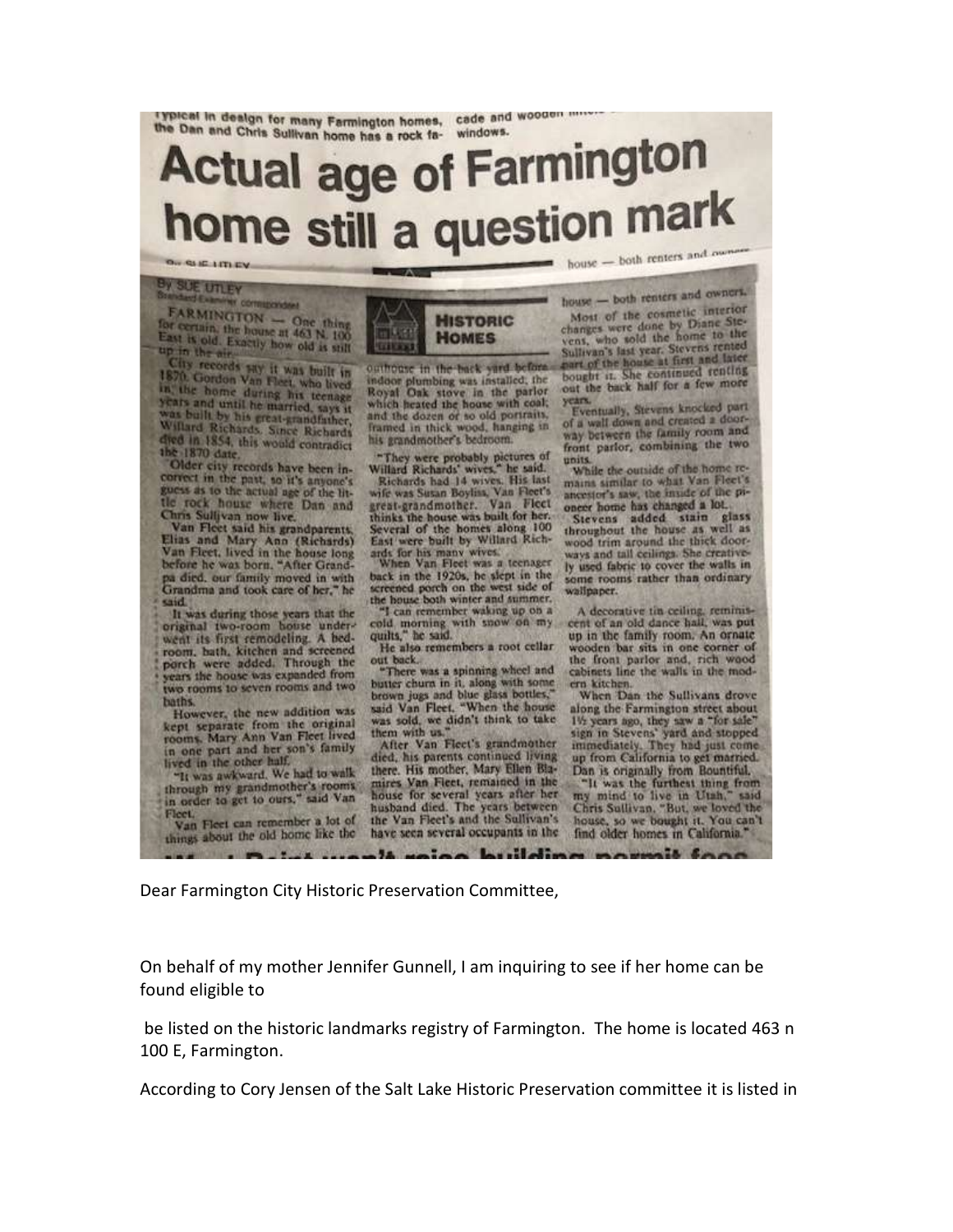## their database from

the 2005 reconnaissance level survey of Farmington that it is Eligible/Significant. This is based on age and

integrity and not historical background. No additions or changes have been made to the house since that time.

As for historic background, it was the home of Mary Ann and Elias Van Fleet, built in 1870\* .

Elias Van Fleet was lieutenant in the Black Hawk war, Senior president 74th quorum of the seventies and Deputy

Sheriff of Davis county. His second wife Mary Ann Richards was one of Willlard Richards daughters who was an apostle

of the church of Jesus Christ of Latter-day saints, as well as a doctor.

 In requirements it should meet criterion C for evaluation (c) that embody the distinctive characteristics of a type, period,

or method of construction, or that represent the work of a master, or that possess high artistic values, or that represent a

significant and distinguishable entity whose components may lack individual distinction; and also possibly B.

It should also meet a and e, possibly more for the sub criteria.

It is an easily identifiable visual feature of its neighborhood or the city because of its positioning, location, age, scale or style,

and it contributes to the distinctive quality or identity of its area in such a way that its absence would negatively affect the area's sense of place;

It illustrates an important architectural form, style or building technique, especially as an example of "local vernacular" (e.g., single-

and two-story rock/adobe homes; simple brick Victorians) or as a singular example of form, style or technique within the city;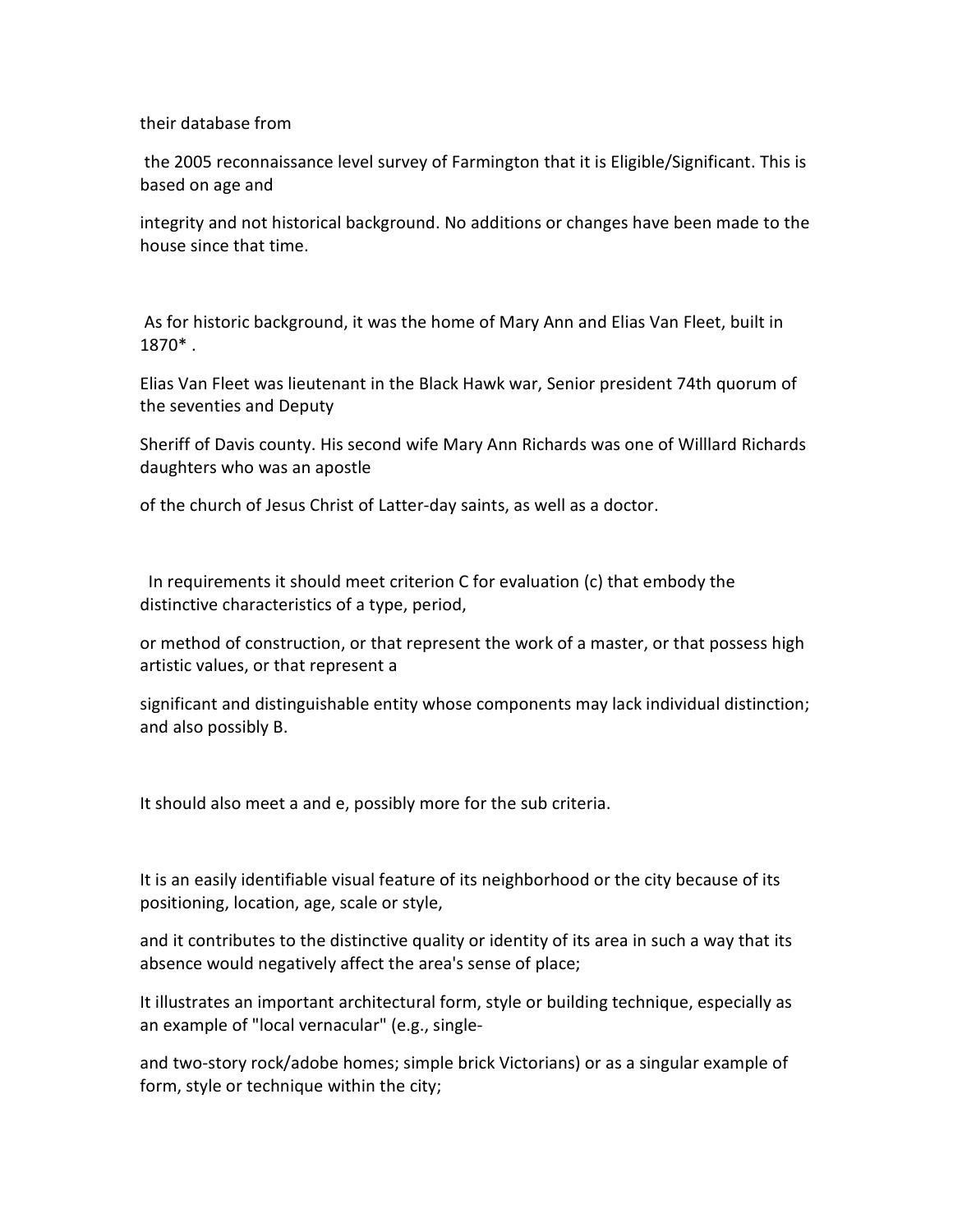\*There are some contradictory claims of the actual age of the home. It is listed in the Farmington Historic Walking Tour #21

as the VanFleet/Elias Richards home 1870.

In the book "How kids view Old and New Farmington" it's listed at #4 Elias and Mary Ann Richards home.

In "My Farmington" Pg.25 #1 It is listed as Gordon Van Fleets parents home built in 1887 by his father Heber John VanFleet(which doesn't

add up his dad would have been 8yrs old)

Gordon Van Fleet also was interviewed in an article in 1991 stating his Great Grandfather Willard Richards built the home but Richards died in 1854.

The article also states the county records show it was built in 1870.

The county assessor's records state it was built in 1887.

I have attached the article and photos of the home.

Thank you for your consideration.

Sincerely,

Amanda Riddle

801-336-6831

Jennifer Gunnell

801-540-2927

## 3) Wind damage to Historic home 208 N Main Street

Hector C. Haight House/Union Hotel - National Register

Judy Rosendahl

Judy recently had wind damage to her home. She is wanting to work